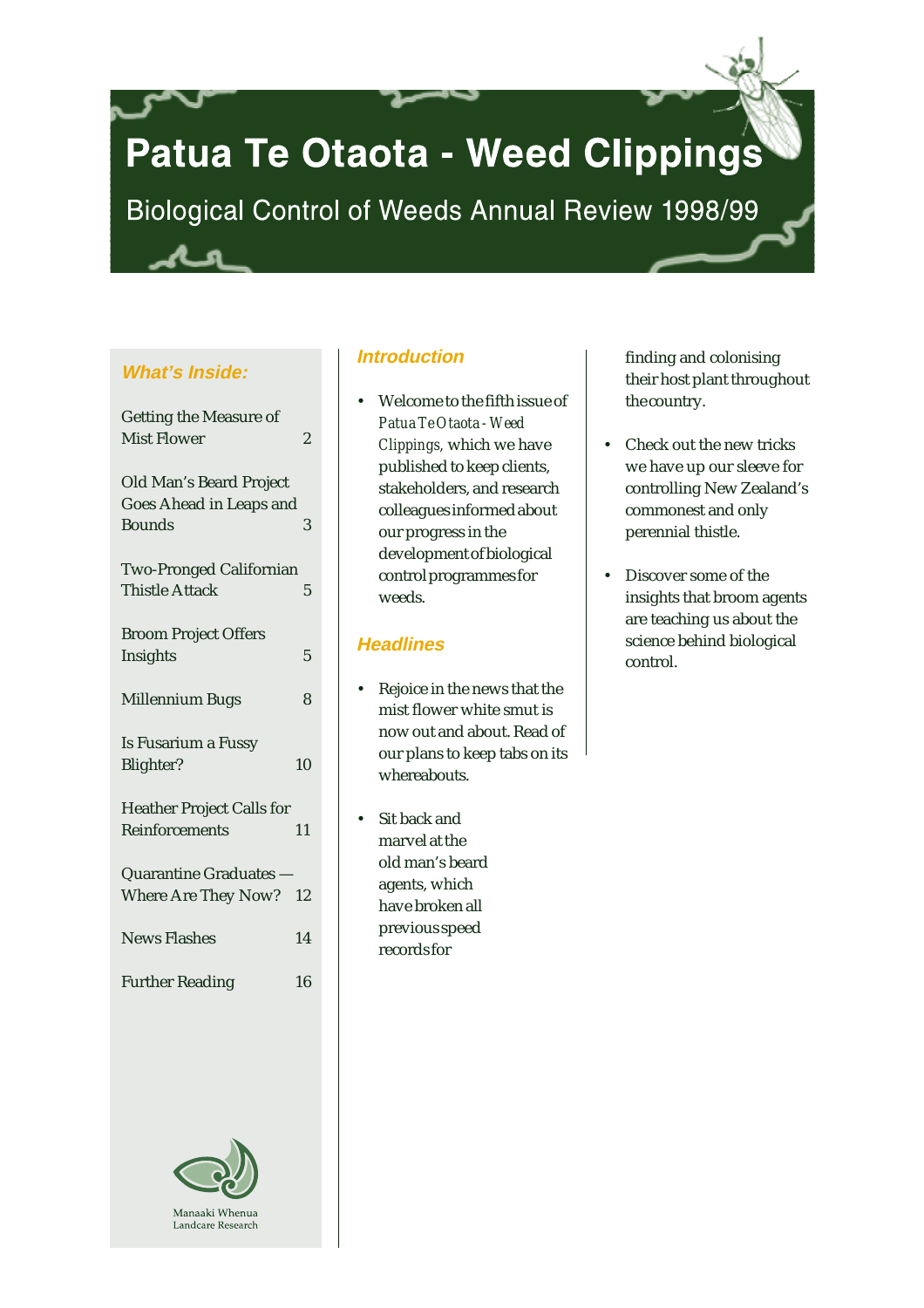- Reflect on what millennium bugs might be in store when you read about the prospects for biological control of bone-seed, climbing asparagus, and nassella tussock.
- Digest the ins and outs of testing the safety of our prototype mycoherbicide, GOB-stopper.
- Read about the extra troops the army has called upon to assist in the war against heather. Explore their plans to combine chemical and biological warfare.
- Get up to speed with what's happening with all the different agents that have been released around the country.
- Make sure you have the latest instalments of "The Biological Control of Weeds Book".
- Once you've read the book, keep an eye out for the video "Natural Born Weed Killers", coming soon to a field day near you.
- *2* Catch up on the latest progress

impact of control agents the plots thicken.

- Meet the famous five. poised to make a meal out of hieracium.
- Sympathise with our closest neighbour's gorse problem, and find out what we've got that the Aussies want.

# **Control Agents Released in 1998/99**

| <b>Species</b>                                   | <b>Releases</b><br>Made |
|--------------------------------------------------|-------------------------|
| Broom psyllid (Arytainilla spartiophila)         | 3                       |
| Broom seed beetle (Bruchidius villosus)          | 22                      |
| Gorse pod moth (Cydia succedana)                 | 11                      |
| Gorse thrips (Sericothrips staphylinus)          | 27                      |
| Nodding thistle gall fly (Urophora solstitialis) | 6                       |
| Old man's beard leaf fungus (Phoma clematidina)  | 12                      |
| Old man's beard leaf miner (Phytomyza vitalbae)  | 13                      |
| Scotch thistle gall fly (Urophora stylata)       | $\overline{2}$          |
| Total                                            | 96                      |



in assessing the *Neil Mickleson (Horizons.mw) and Paul Peterson (left) looking for elusive heather beetles*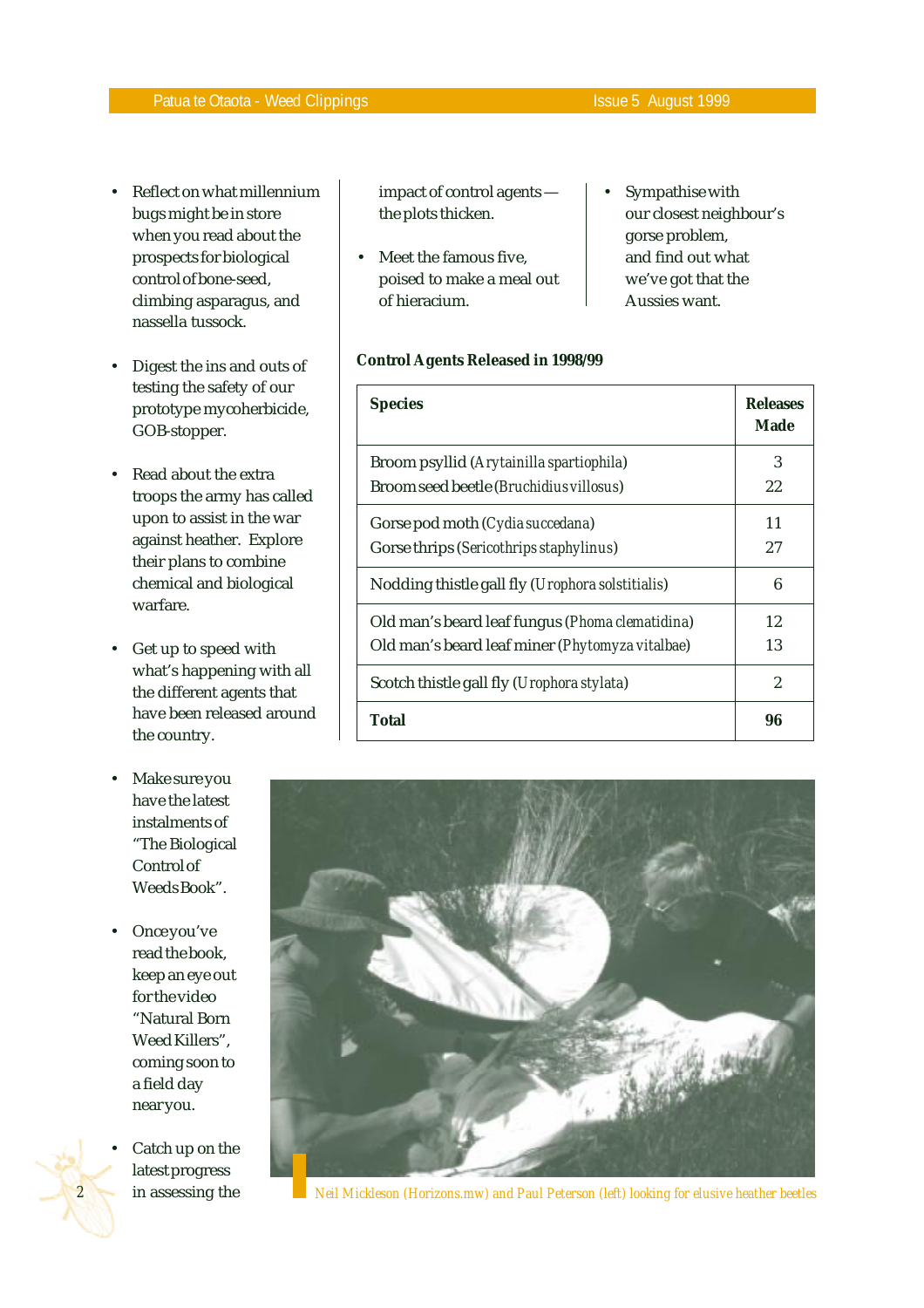# **Getting the Measure of Mist Flower**

We are hoping for great things from the mist flower fungus (*Entyloma ageratinae*). The fungus has done a wonderful job of controlling mist flower in Hawai'i and we expect it to find the conditions here to its liking. Jane Fröhlich and Alison Gianotti unleashed the white smut on New Zealand for the first time this year at nine sites in Auckland, Northland, and Waikato. They have also set up a comprehensive monitoring system that will enable us to track the progress of the fungus here.

They plan to keep tabs on the white smut in three ways. They will check as many of the release sites as possible at regular intervals and determine the spread of the fungus between individual plants and patches of plants. "So far we have found smut spores and secondary infections at all nine sites, so establishment looks promising," said Jane. An intensive study of one release site in the Waitakere Ranges, near Auckland, is also underway. All four of our Auckland-based staff (Jane, Alison, Simon Fowler, and Chris Winks) and two Auckland Regional Council staff (Chris McKain and Greg Hoskins) tramped though the Waitakere Ranges Park to estimate the percentage ground cover of mist flower there.

Extrapolating these results is quite horrifying as it suggests that mist flower occupies at least 24 156m² of the park. This survey will be repeated annually to assess any subsequent changes in the mist flower population. Finally, to get a handle on the bigger picture, Jane prepared a questionnaire asking people where they have seen mist flower infestations throughout New Zealand. This information will be used to construct a map of the weed's distribution that can be modified in future to monitor any changes in the distribution of the weed, the white smut, and also the mist flower gall fly (*Procecidochares alani*).

Mist flower gall fly larvae feed inside mist flower stems prompting the plant to make galls, which retard stem elongation and reduce the weed's competitive ability allowing more desirable plants to take over. Tests conducted on the gall fly, prior to its release in Hawai'i and Australia, showed that the insect is highly host specific. The only plant (apart from mist flower) that the flies laid eggs on in these tests was a close relative, Mexican devil weed (*Ageratina adenophora*). These eggs hatched, but the resulting larvae could not develop properly and no galls were formed. Additional testing of 25 plant species of significance to New Zealand was completed this year.

Sixteen were tested on our behalf by colleagues in Hawai'i, and the other nine were tested by Chris Winks inside the quarantine facility at Mt Albert.

These results suggest that the fly is safe to release in New Zealand. It is important to have this second agent to back up the fungus in case some areas prove to be unsuitable for good infection. An application requesting permission to release the gall fly is being prepared, and the Auckland Regional Council will submit this to the Environmental Risk Management Authority before Christmas.

*This work is funded by the Auckland Regional Council, Environment Waikato, Northland Regional Council, and the Northland Conservancy of the Department of Conservation.*



*Jane Fröhlich releasing the mist flower white smut on Waiheke Island.*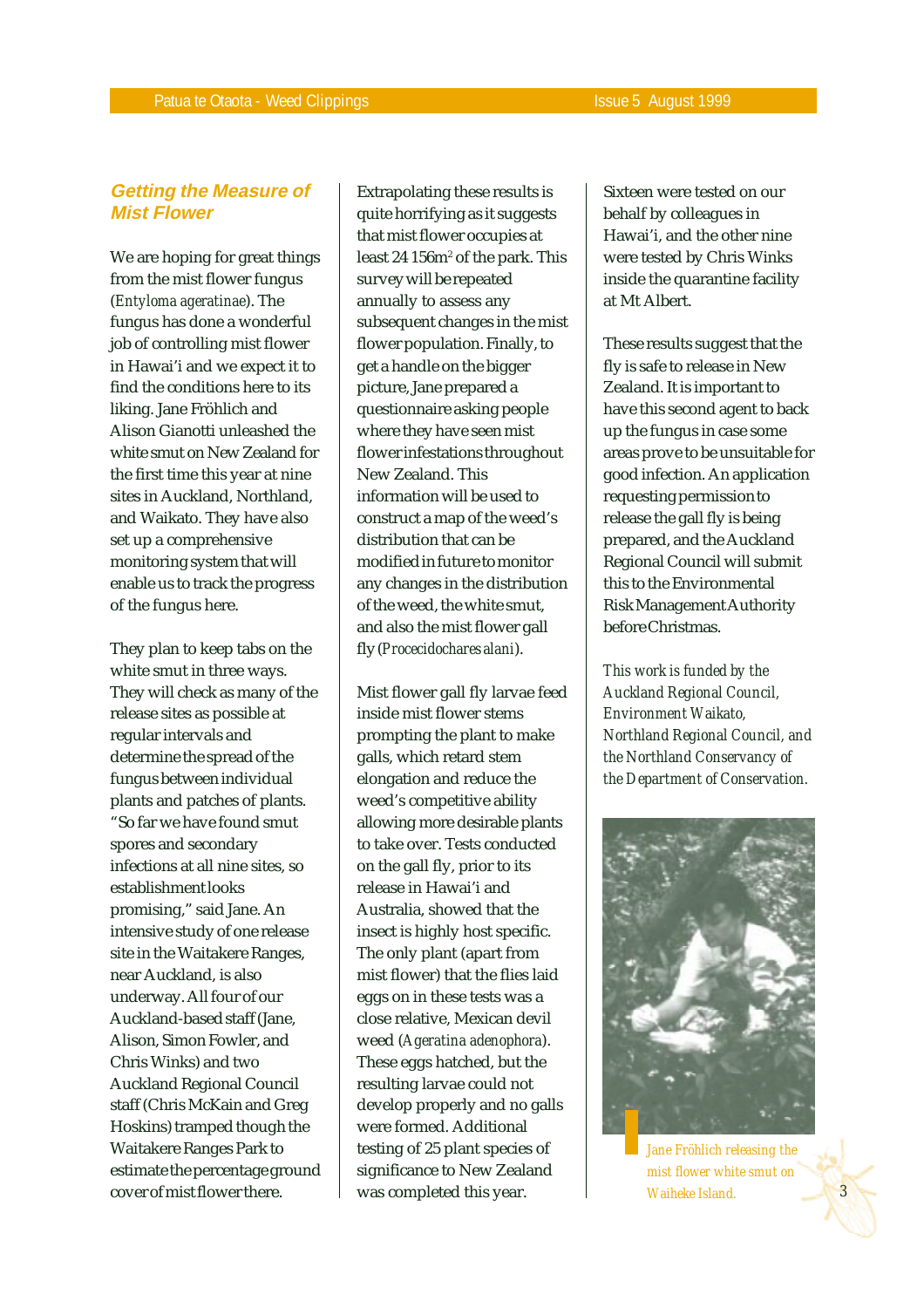# **Old Man's Beard Project Goes Ahead in Leaps and Bounds**

#### **Overtaken by events**

Unlike many unwanted pests, most biological control agents are painfully slow at finding their way around. For this reason we now put more effort into developing simple methods, early on, that people can use to speed up dispersal. Being such a tiny fly (1–2 mm long) we didn't expect the old man's beard leaf miner (*Phytomyza vitalbae*) to prove the exception to the rule, and we began to investigate harvesting techniques almost as soon as we began to release the fly. Ironically by the time that we had developed a suitable technique, the fly had already colonised most old man's beard infestations in New Zealand! Minimal effort will be required to increase the distribution of this agent so

*4*

you can all put your feet up and relax. However, just in case anyone still needs to shift leaf miners next spring, we have described our discoveries below.

It is not practical to collect the flies from the field — they are just too small and delicate to handle easily and too difficult to distinguish from other flies. Nor is it feasible to collect pupae from old man's beard leaf litter during the winter. We recommend shifting the leaf miner by cutting infested leaf material and taking this to new sites. Leaf miner larvae and pupae can complete development on cut leaf material, but the eggs cannot unless the cut material is preserved in some way, e.g. put in florists' Oasis®. You can collect leaf material anytime during the warmer months when you can easily see good numbers of brown squiggly leaf mines on the leaves. Avoid shifting leaf



*Simon Fowler scales great heights to check on the old man's beard leaf miner* at the Department of

miners late in the autumn as this is less likely to result in successful establishment. At warmer sites where the plant does not lose its leaves, it may be possible to shift leaf miners early in the spring. For example, a rubbish bag of leaf material collected in Nelson in August 1998 produced 600 flies a couple of weeks later.

#### **Gone with the wind**

The old man's beard leaf fungus (*Phoma clematidina*) has also surprised us with the speed it has travelled around. This year infected plants were seen in many places (e.g. Auckland, Otago, and the West Coast) that are all some distance (as much as 200 km) from the nearest known release sites. "Quite often when I turned up to release the fungus at sites in the North Island I found that it was already there", reports our Auckland-based staff member, Chris Winks. With the dry conditions still being experienced throughout much of the country this moistureloving fungus has only had a chance to show its true colours in the autumn. However, with the way this fungus appears to be multiplying and spreading, we eagerly wait to see just what it can do when we move back into a wetter weather pattern.

#### **A saw point**

To date we have only been able to release the old man's beard sawfly (*Monophadnus spinolae*)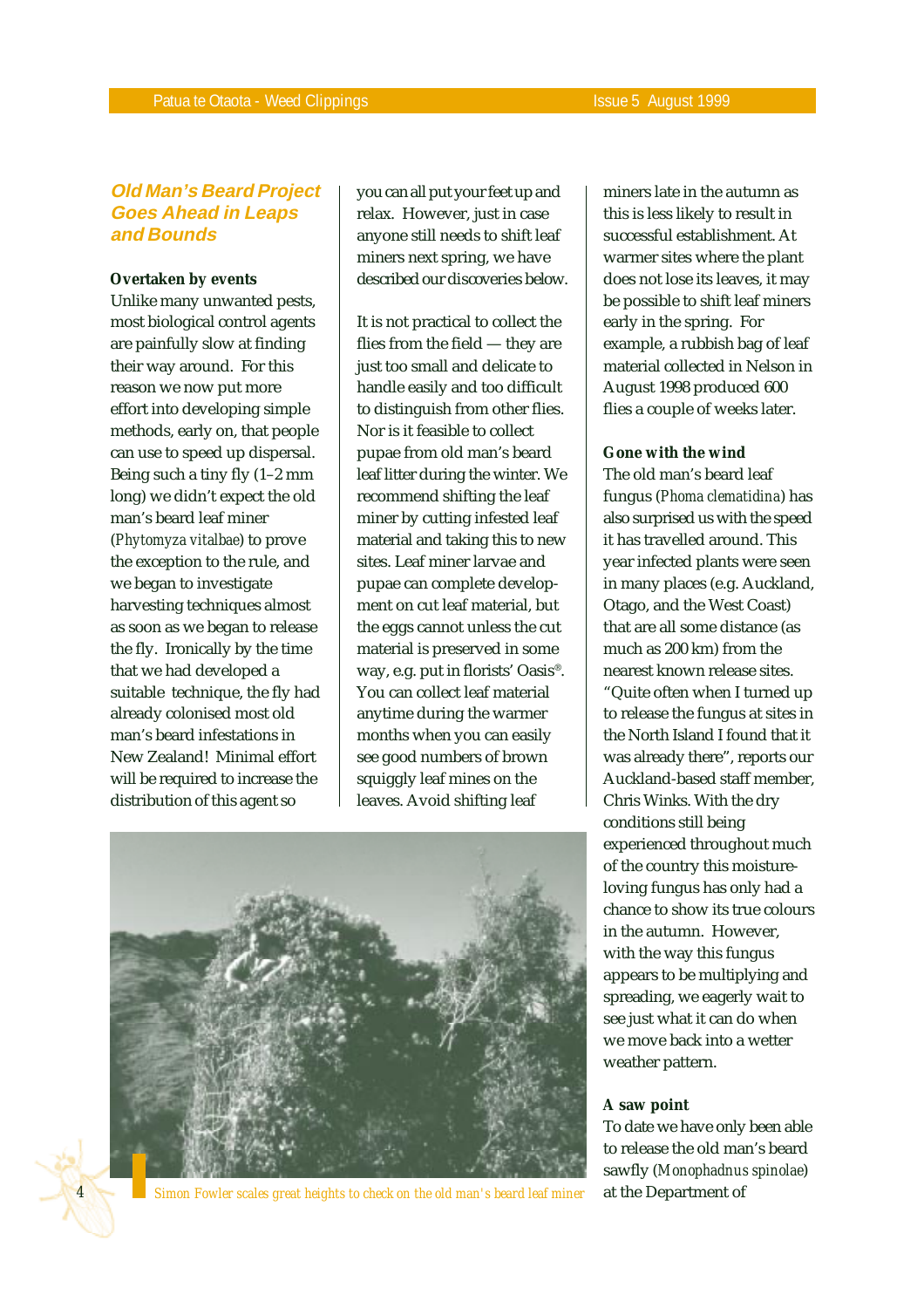

Conservation's Kaituna Reserve, on Banks Peninsula. We are not yet sure if the fly has survived there or not. We had hoped to release the flies at several more sites this year but events conspired against us. Hugh Gourlay has been struggling to rear this third agent for old man's beard. "These leaf-feeding wasps pupate in the soil, and there appears to be high mortality at this part of the life cycle," said Hugh. "I waited and waited but only 25 adult wasps emerged, and they turned out to all be males so that was the end of the mass-rearing programme for the year," he said. To solve the problem of having no girls and just too few bodies in total, we have requested another shipment of sawflies from CABI Bioscience in Switzerland. This shipment is expected to arrive in June 1999, and will give Hugh another opportunity to cut his teeth on mass-rearing this new agent.

*This project is funded by the Foundation for Research, Science and Technology and participants in our Technology Transfer Programme.*

# **Two-Pronged Californian Thistle Attack**

Californian thistle is the most common thistle in New Zealand, but it has not been easy to find solutions or ready money to deal a mortal blow to this perennial nuisance. Three agents have been released in New Zealand to date, two foliage-feeding beetles (*Lema cyanella, Altica carduorum*) and a gall fly (*Urophora cardui*), but they are not sufficiently damaging to make a difference to this persistent problem on their own. More agents are needed to strengthen the attack and help might soon be on its way.

This year we assisted a group of farmers from some of the

worst affected areas, Otago and Southland, to make a successful application to the Agricultural and Marketing Research and Development Trust (AGMARDT) for funds to push along this worthy cause. The AGMARDT money will be spent over the next 3 years in two main areas. Firstly, we are joining an international consortium (with the USA and Canada) that is funding CABI Bioscience, in Switzerland, to search for potential new agents in previously unexplored parts of the weed's native range in eastern Europe and western Asia. Secondly, we plan to look at how we can maximise the impact of the three agents that have already been released here.

A potential new agent has also been discovered here in New Zealand. Adrian Spiers, HortResearch, has found a new fungus (*Phoma* sp.) attacking Californian thistles. He noticed patches of dying thistles on a couple of farms in the Manawatu /Rangatikei area in the lower North Island. The fungus was causing leaf and stem necrosis, then dieback and rotting of the underground roots. Next year Adrian plans to run tests to make sure that the fungus won't damage other plants and to develop suitable application methods.

*This project is funded by the Californian Thistle Action Group (through an AGMARDT grant, and by the Hawke's Bay and Southland regional councils.*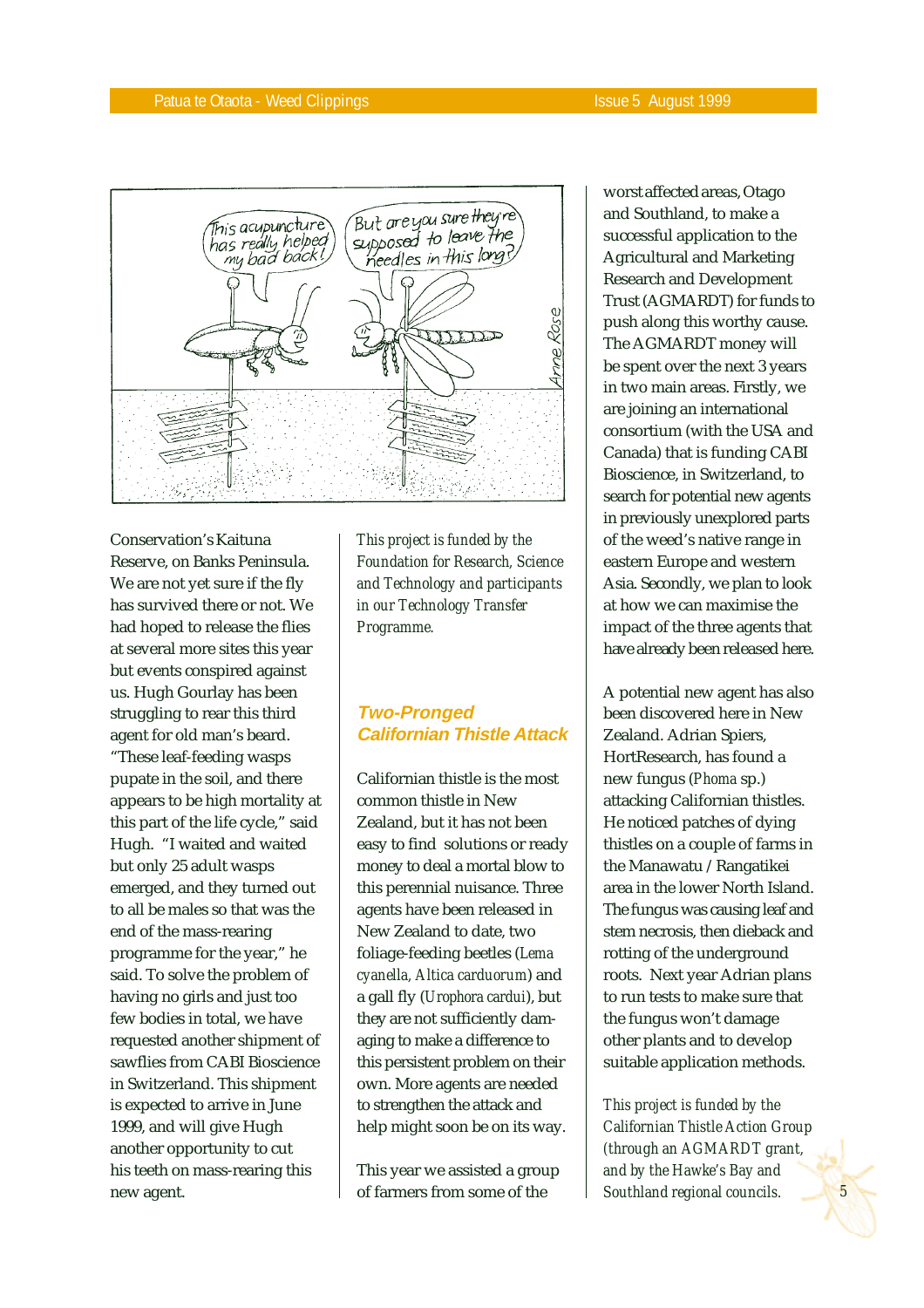# **Broom Project Offers Insights**

#### **George and Mildred live on**

In 1994, Otago Regional Council staff helped us to set up a collaborative experiment with British Scientist, Jane Memmott, that involved releasing sap-sucking broom psyllids (*Arytainilla spartiophila)* at 55 sites along a transect across Otago. The point of the exercise was to develop a better understanding of the reasons that biological control agents fail to establish and, in particular, the effect of release size. The number of psyllids released at each site varied from just two (one of each sex) to 270. As expected, establishment was more likely when larger numbers of broom psyllids were released. However, sometimes even the tiny releases were successful. "We were amazed to find offspring of one of the pairs, George and Mildred, but we didn't think these populations would ultimately persist," explained Pauline Syrett. "Five years down the track we were pleasantly surprised to find this population is still thriving."

Environmental factors seem to play a greater role in determining whether or not biological control agents survive than release size, and we should not underestimate the impacts of human activities. Even though "safe" sites were chosen for this experiment, nearly half of them have since been sprayed, ploughed, cut,

*6*

or burnt. Another transect, involving 40 sites, has been set up in the Amuri Basin, North Canterbury. The aim of this experiment is to investigate whether the establishment success of broom psyllids is enhanced by topping up release sites with additional insects over a number of years.

#### **Slowly does it**

The Otago trial has told us that, as a general rule, broom psyllids do not disperse quickly. After 5 years, they have not ventured much beyond 50 m of the original release bushes. The psyllids seem to have a "why get up and go when you have everything you need right here" sort of approach to life. However, once numbers begin to build, and the original release bushes become less desirable, then the psyllids may be prompted to go further afield. Obviously it is

going to be important for people to assist with dispersal of this agent, and we have begun to investigate the best way of going about this.

Firstly, we need a way of assessing when there are enough of the suckers at a site to begin harvesting. The tiny (2–3 mm long) adults and nymphs are only around for a couple of months of the year and even then they can be quite difficult to see. They produce a sticky honey dew as a waste product, but this cannot be used to estimate population density because rain tends to wash it off. We found that the best way of assessing population density was to beat branches over a collecting tray and count how many adults and nymphs were dislodged.

So far we have always released the adult stage because we



*Some light relief was called for after Jeremy Sheat and Damien Coup had set up a large broom trial (see Two's Company). You need have no "reservations" about the quality of this research!*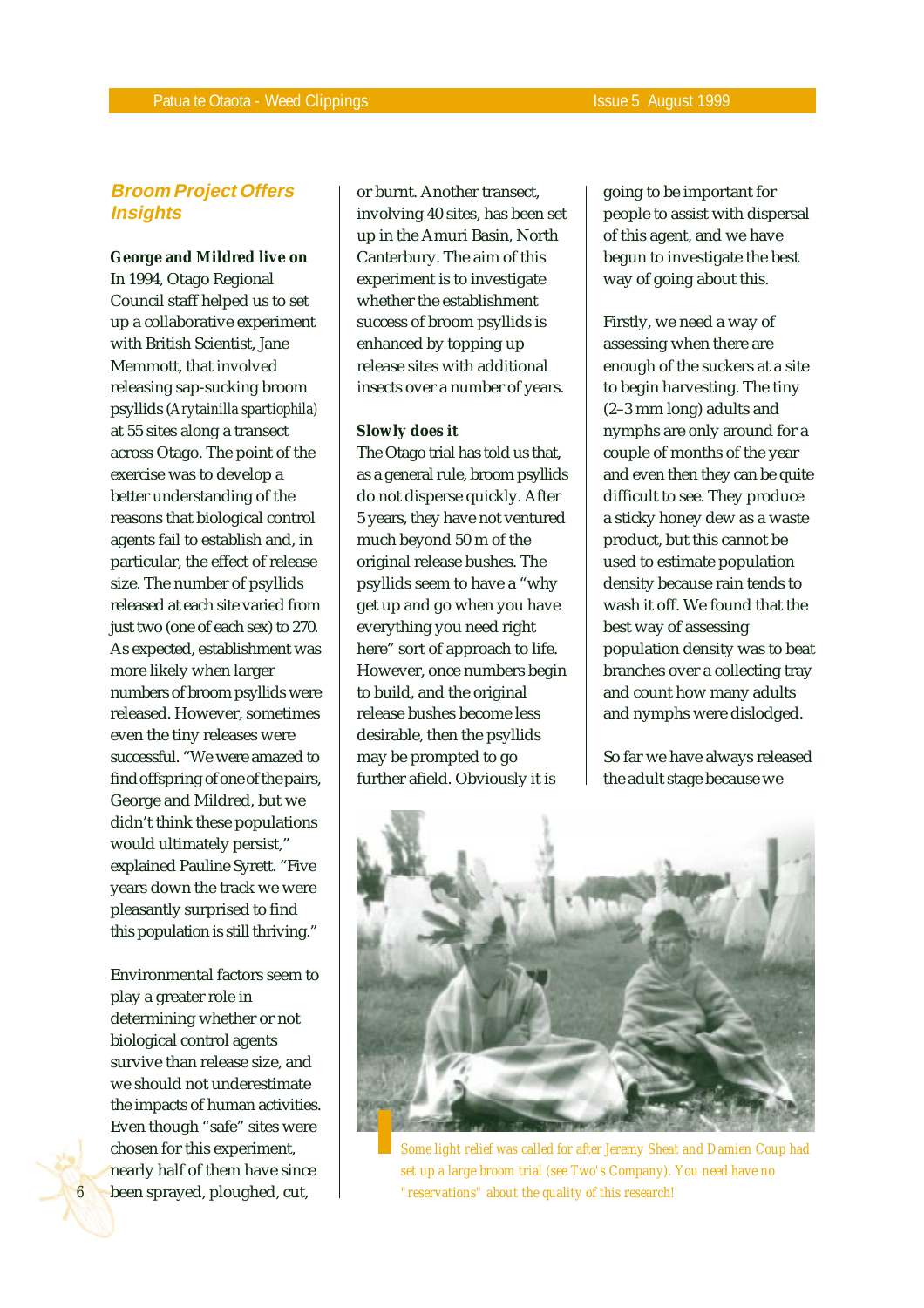

*Broom psyllid nymph*

suspected that the nymphs were not as good at transferring onto new plants. However, if it is possible to successfully shift the nymphs, then it would greatly increase the window of opportunity for redistributing this agent. This year we tried some nymph releases, and we will check on their progress next year. So far the best way of collecting either stage for redistribution seems to be by cutting infested plant material. Adults can also be collected quite readily using a gardenleaf vacuum, but we still need to test whether or not these delicate insects get damaged in the process.

#### **Two's company?**

This year we also began another experiment to investigate whether or not establishment success of a new agent may be affected by competition with an existing agent for the same resource. These days it is rare to find a stand of broom in New Zealand that is not infested with the broom twig miner (*Leucoptera spartifoliella*). When twig miner populations become large, they can knock broom hard. The foliage becomes

brown, and flowering, pod formation, and growth are all severely retarded. The success of the twig miner may make it difficult for us to establish other agents for broom. This year we have begun a long-term experiment at Lincoln to test this idea, using

broom psyllids, and also to measure the impacts that these two agents have on the growth of broom plants. "We chose to use psyllids because we suspect that they are particularly vulnerable to competition from twig-mining caterpillars," explained Simon Fowler. "This is because their eggs need to survive the winter under the surface of green broom stems, and these are actively mined by the caterpillars at this time". In the natural order of things psyllids lay their eggs in the new growth first. Already we have observed that the twig miners don't seem to be fussy about laying eggs on stems that already have psyllid eggs on them.

#### **Local knowledge**

This year we moved a step closer towards developing integrated control for broom. We are more likely to be successful at controlling weeds if we can use all the tools available to us. The problem is that no one really knows a lot about how various control techniques affect each other. "First of all we needed to find out how people in the field are actually controlling broom at

present," said Jeremy Sheat. "With the assistance of social scientist Margaret Kilvington, the Amuri Broom Group, forestry workers, the Department of Conservation, and Canterbury Regional Council staff, who helped us to formulate the right questions, we sent out 170 questionnaires to farmers in the North Canterbury area and got 100 replies back." As a small incentive all the people who returned the questionnaire went in a draw to win 20 litres of glyphosate herbicide. Congratulations to the winner, Rotheram farmer, David Orpwood! "We were amazed to get such a good response," said Margaret. "It demonstrates the high level of concern that people in North Canterbury have about this rampant weed, and their desire to do something about it." The information is being collated and, while many people seem to have their own special tactics, generic control techniques are being identified. Field trials will be set up next year to look at the interactions between popular control techniques and biological control agents, so that the best solution for combating broom can be identified.

*This research is funded by the Amuri Broom Action Group (through an AGMARDT grant), the Foundation for Research, Science and Technology, Landcare Research's Non-Specific Output Funding, the Leverhulme Trust, and by participants in our technology transfer programme.*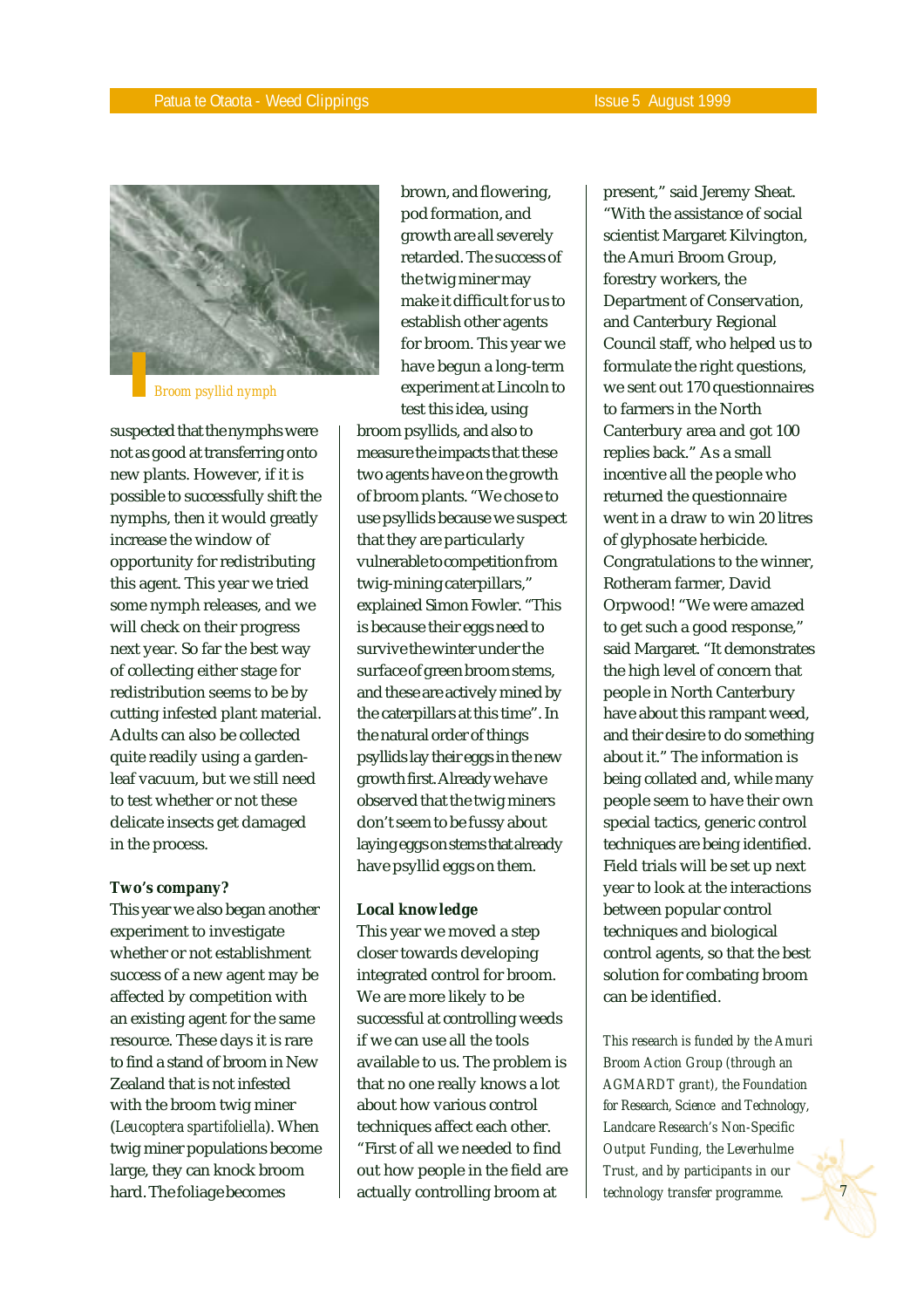# **Millennium Bugs**

Due to popular demand we delved into the prospects for biological control for another six weeds this year. They are banana passionfruit, boneseed, Chilean needle grass, climbing asparagus, nassella tussock, and woolly nightshade. This information is crucial for helping all the organisations that are responsible for weed control in New Zealand to decide on directions and priorities for the new millennium. Six feasibility studies have been produced, and the main findings of three of these are reported below. The other three will be summarised in future newsletters. Copies of the feasibility studies are available from Lynley Hayes (see back page).

# **Bone-seed (***Chrysanthemoides monilifera* **ssp.** *monilifera***)**

You notice an invasive shrub glowing with bright yellow flowers. You ask yourself, is it gorse, is it broom? Then you realise it's something else! Bone-seed is widely established in New Zealand, especially in northern and eastern areas. In 1988 it did not feature in the top 50 candidates for biological control, but since then it has begun to spread its range from traditional coastal and urban areas to inland pasture and conservation areas. For large infestations traditional control measures are prohibitively expensive or environmentally unacceptable.

*8*

Bone-seed, and a close relative bitou bush *(Chrysanthemoides monilifera* ssp. *rotunda*), are the targets of biological control programmes in Australia. Surveys in South Africa identified at least eight potential biological weapons to use against these plants. The initial results from Australia are promising and New Zealand is in a good position to take advantage of progress made there. In our favour we do not have any plant species of economic or conservation importance that are closely related to bone-seed in New Zealand. Also the potential agents are highly specific so the likelihood of running into difficulties over non-target impacts would be low. Furthermore the parts of New Zealand where bone-seed occurs are reasonably well matched ecoclimatically with South Africa.

There are at least four agents that may be suitable to release in New Zealand. These include a defoliating caterpillar (*Tortrix* sp.) that deforms the growing tips and causes plants to die prematurely, a seed-feeding fly (*Mesoclanis magnipalpis*) that may help stop bone-seed from spreading, and a tip moth (*Comostolopsis germana*) whose caterpillars feed on shoots, reducing flowering and fruiting. Also, a promising systemic rust fungus (*Endophyllum osteospermi*), which causes malformation of growing tips and the death of branches and whole bushes, is available.

#### **Climbing asparagus (***Asparagus scandens***)**

Climbing asparagus is a problem in bush remnants and urban areas where it kills trees by ringbarking them, and prevents regeneration by forming a carpet of vegetation more than 2 m thick. Birds can drop seeds in dense bush giving rise to new infestations. In a recent weediness ranking, carried out by the Auckland Regional Council, this plant was ranked 6th out of 47 environmental weeds. Climbing asparagus is already widespread in many areas of the North Island, and has the potential to invade a much larger area. Herbicidal controls are available, but these are of limited use in native forests.

Like bone-seed, climbing asparagus is also native to South Africa. No biological control programme for this weed has been attempted elsewhere, and no known biological control agents are available. A programme is underway in Australia for a close relative, bridal creeper or smilax (*A. asparagoides*), which is also a problem weed here too. They have identified at least four promising potential agents: a leaf hopper (*Zygina* sp.), a leaf beetle (*Crioceris* sp.), a seed-feeding wasp (*Eurytoma* sp.), and a rust fungus (*Puccinia myrsiphylli*). However, only one of these, the wasp, is likely to attack climbing asparagus and it may also harm the fruits of cultivated asparagus (*A. officinalis*).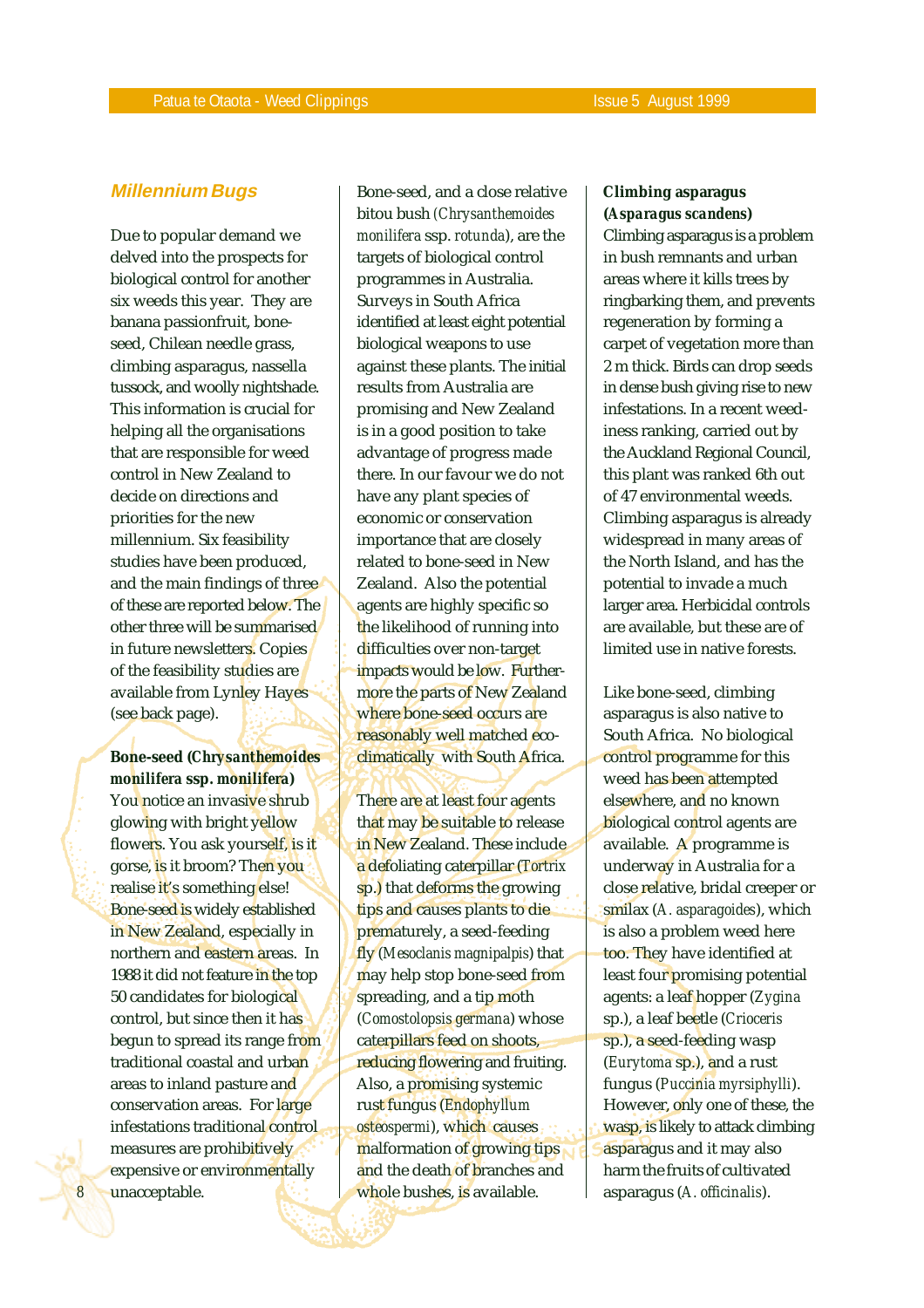

prospects have been found heavily damaging nassella tussocks in Australia (*Zinzipegasa argentinensis* and *Fusarium* sp.). A model is also being developed by AgResearch scientists that may help us decide which agents might be most useful.

*Ruth Bunney, Auckland Regional Council, wades through a sea of climbing asparagus at Whakanewha Regional Park (Waiheke Island)*

Some damage to climbing asparagus was noticed during surveys for potential agents for bridal creeper. If biological control options are to be pursued for this weed, then a survey would need to be carried out in South Africa to follow up on these leads. Any potential agents would also need to be specific enough not to harm cultivated asparagus. We can take heart from the knowledge that agents with these qualities exist for bridal creeper, and that we do not have any native plants in the Asparagaceae family to contend with.

# **Nassella tussock (***Nassella trichotoma***)**

People have been battling with nassella tussock in the drier parts of New Zealand for more than five decades. This South American weed currently only

occupies about a quarter of its potential range here, and as dry conditions seem likely to become more prevalent, this problem is unlikely to be overcome with the current tools available. Grubbing remains the primary method of control, but prospects for biological control options are now looking bright.

An Australian programme is underway for this weed too! In August researchers plan to expand the search for suitable control agents in Argentina, after exploratory surveys found nine species of fungi attacking nassella tussock there. Two of the most promising of these (*Corticum* sp. and *Puccinia* sp.) cause dieback and/or declining populations in Argentina, while two other good

Plant systematists now suggest that nassella tussock is less closely related to New Zealand native stipoid grasses than was previously thought, and all the *Nassella* spp. in New Zealand are currently or potentially serious weeds. This improves our chances of finding safe and politically acceptable biological control agents. However, because nassella tussock is a grass, a large number of other plants would need to be screened against any potential agents. Not surprisingly the Australians are keen for us to collaborate with them and share the costs of host-range testing.

*These projects were funded by Auckland, Canterbury, Northland, and Wellington regional councils, Environment Waikato, and Marlborough District Council.*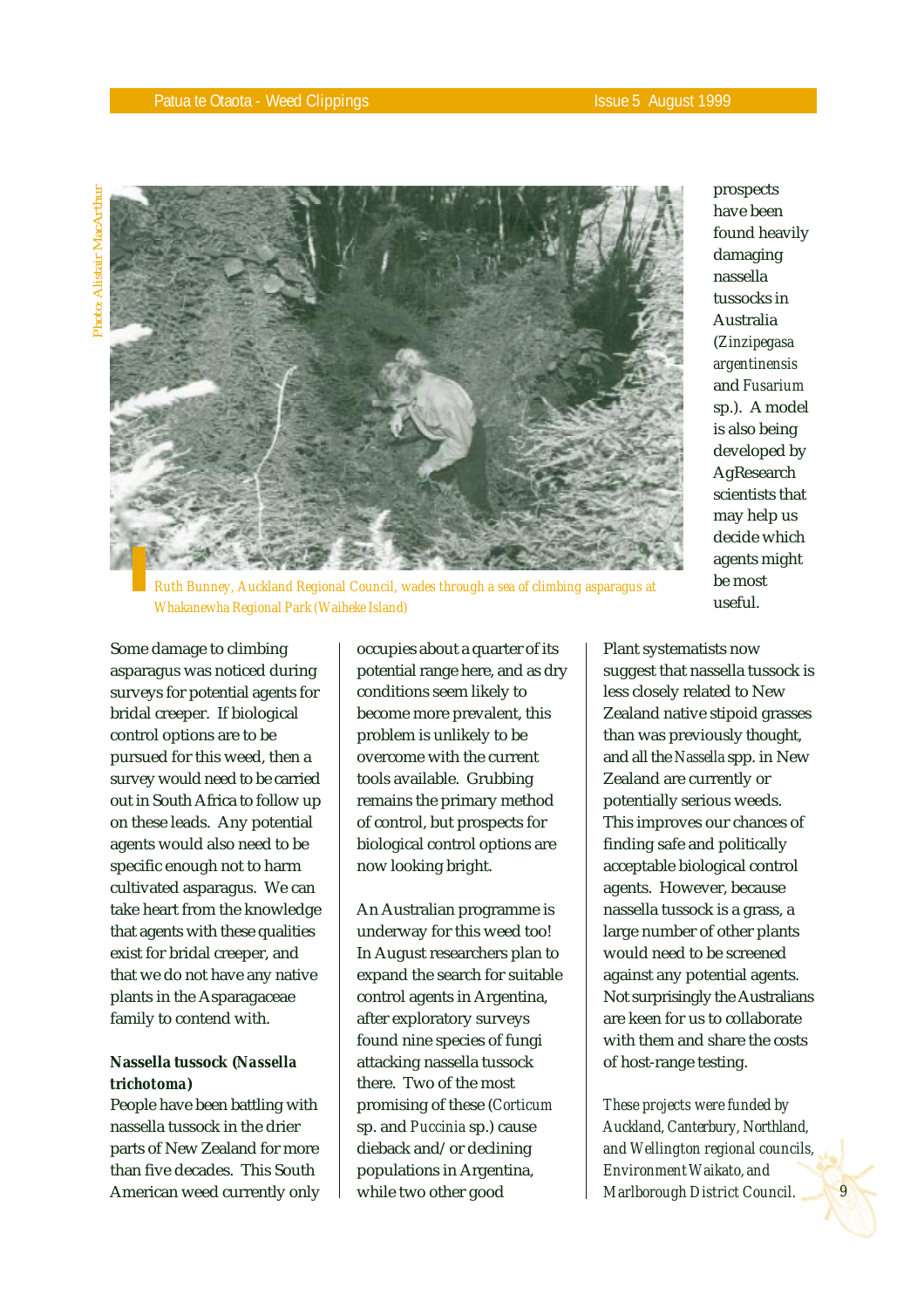# **Is Fusarium a Fussy Blighter?**

*Fusarium tumidum* spores are the active ingredient of GOBstopper, the mycoherbicide being developed against gorse and broom. These spores can be lethal to gorse and broom plants in glasshouse tests, but what effect do they have on other plants? This is what Jane Fröhlich and Alison Gianotti have been trying to work out.

In New Zealand fusarium blight has only been recorded attacking gorse, broom, and an unidentified *Lupinus* species. These three hosts are closely related members of the legume family (Fabaceae). Closely related plants tend to be susceptible to the same diseases because they have many attributes in common, e.g. defence mechanisms against pathogens. "We had a hunch that fusarium blight would be

restricted to the legume family," said Jane, and "we designed some experiments to check this."

Obviously Jane and Alison couldn't possibly test every plant in New Zealand, so they selected a representative sample. So far, they have tested the 10 plant species most likely to come into contact with the mycoherbicide, and be susceptible to it, if it is applied in a plantation forest. A further 10 species, that are either

*10*

commercially and/or environmentally important, will be tested in the next couple of months.

Large numbers of *F. tumidum* spores were liberally applied to test plants kept under ideal conditions for infection in the laboratory. A week later the disease symptoms of each test plant were assessed (see graph). Jane reports, "As expected the species most severely affected, tree lucerne and tree lupin, were among the closest relatives of gorse and broom. Plantation tree species (e.g. laburnum) turned out to be less susceptible than ground covers (e.g. tree lupin), because the fungus can kill soft foliage and stems, but not tough, woody stems. Younger plants tended to be more susceptible than older plants. For example, young white clover (4 weeks old) showed disease symptoms while older

clover (12 weeks old) was hardly affected. Fortunately pine species (*Pinus radiata*) of any age appear to be safe."

These results suggest that, under ideal conditions, fusarium blight could damage other legumes. "Since fusarium blight occurs naturally here, and no problems have been reported to date, it is unlikely that the fungus would damage nontarget species under field conditions unless it is applied directly, or close to them, in unnaturally high concentrations," said Jane. "This means that we will need to put warning labels on Gob-stopper to ensure that susceptible plants are not sprayed directly with the fungus — we would not expect it to cause problems outside sprayed areas."

*This research was funded by the Foundation for Research, Science and Technology.*

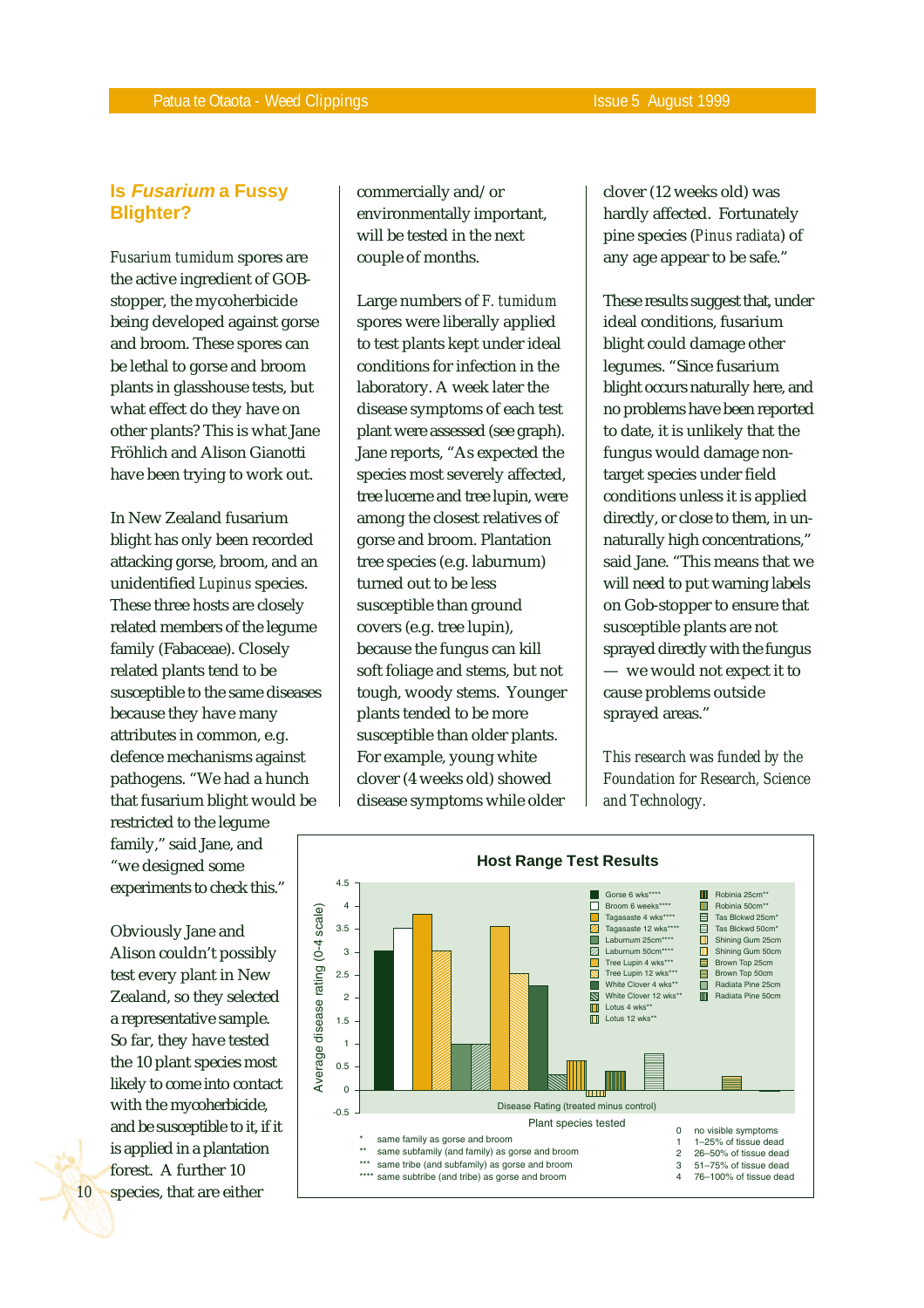# **Heather Project Calls for Reinforcements**

Our armed forces have become involved in the battle to control heather in the central North Island. The land surrounding Waiouru Army Camp is seriously infested with the plant, and the New Zealand Army spends a lot of money each year fighting this particular invader. This year we provided our armed forces with some extra recruits, in the shape of heather beetles (*Lochmaea suturalis*). The beetles were released at two sites on army land. Many more releases of these natural born weed killers are planned for the future.

The army currently manages their heather problem by aerially spraying with Pasture Kleen® (2,4-D ester) and spot spraying with Tordon Brushkiller®. This year the army funded some work to see what effects these chemicals might have on the beetles, so that a beetle-friendly strategy can be devised to maximise their potential. Pasture Kleen® was found to be toxic to heather beetle larvae if they come into direct contact with this chemical. However, adult beetles were not affected unless the herbicide was applied at 10 times the normal application rate. The beetles may still suffer from sub-lethal effects at lower concentrations and more trials would be necessary to evaluate these.

On the other hand Tordon Brushkiller® was not lethal to either adults or larvae, either through direct contact with the herbicide or by eating sprayed plant material, even when applied at 10 times the usual application rates. Beetles sprayed with this herbicide appeared to eat more and survive longer than counterparts sprayed with water. This may be because some herbicides can make plants more palatable to insects. These preliminary observations suggest that Tordon Brushkiller® might be a useful component in an integrated approach.

Also this year we went back to check the Department of Conservation sites where the heather beetle was released in Tongariro National Park in 1997. The adult beetles are difficult to find amongst the heather when they are in low numbers, especially since they have a tendency to drop to the ground when disturbed. This meant that we had to search for larvae by cutting branches off heather bushes and beating these into a white tub. "Despite careful searching at each of the release sites we did not find any live heather beetle larvae or adults," reports our man on the spot, Paul Peterson. At one site we found two dead adults in the litter layer and one dead adult at another site. "Although this was a disappointing result, we were probably being a bit optimistic expecting to find the insects only one season after release," said Paul. Many control agents take several years to establish and become common enough for us to find them.

A vegetation survey of Tongariro National Park was done by Ian Atkinson in 1994– 95. This year additional data were collected that will allow us to monitor the impact of the heather beetle over a wide area if it does establish and start to spread.

*This project is funded by the Department of Conservation, the Foundation for Research, Science and Technology, and the New Zealand Army.*

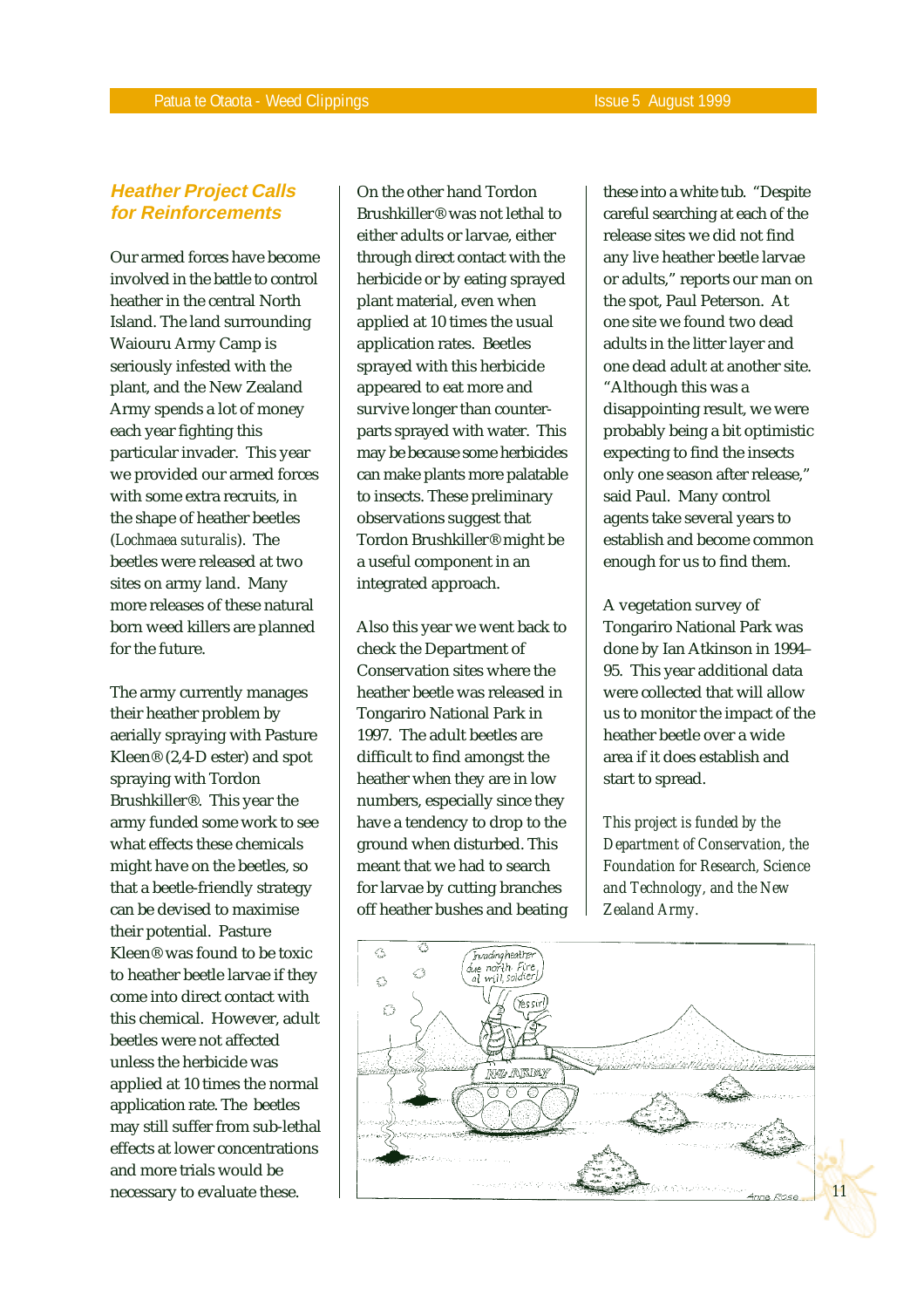# **Quarantine Graduates — Where Are They Now?**

| Alligator weed beetle                              | Established' widely, and damages alligator weed throughout                                                                                                                  |
|----------------------------------------------------|-----------------------------------------------------------------------------------------------------------------------------------------------------------------------------|
| (Agasicles hygrophila)                             | Northland and Auckland, and at one site in Waikato.                                                                                                                         |
| Alligator weed beetle                              | Released widely in Northland and Auckland in the early 1980s,                                                                                                               |
| (Disonycha argentinensis)                          | but failed to establish.                                                                                                                                                    |
| Alligator weed moth                                | Established and damages alligator weed at several sites in                                                                                                                  |
| (Vogtia malloi)                                    | Northland, and one site in Auckland.                                                                                                                                        |
| <b>Broom</b> psyllid<br>(Arytainilla spartiophila) | Established in all broom-infested regions except for Northland<br>(not yet released there) and the West Coast (only recently<br>released there).                            |
| <b>Broom seed beetle</b>                           | Established in all broom-infested regions except for Northland, and                                                                                                         |
| (Bruchidius villosus)                              | the West Coast (beetles have been recovered from these areas).                                                                                                              |
| Californian thistle flea beetle                    | Possibly established at one site in Southland. Signs of the beetle                                                                                                          |
| (Altica carduorum)                                 | have been seen at 12 other sites throughout the country.                                                                                                                    |
| Californian thistle gall fly                       | Released at 11 sites throughout the country. Galls have been                                                                                                                |
| (Urophora cardui)                                  | seen at seven of these sites.                                                                                                                                               |
| Californian thistle leaf beetle<br>(Lema cyanella) | Established in low numbers at sites in Auckland, Canterbury,<br>and Manawatu-Wanganui. Signs of the beetle have also been<br>seen at 17 other sites throughout the country. |
| Gorse colonial hard shoot moth                     | Released at two sites in Auckland and Canterbury but not seen                                                                                                               |
| (Pempelia genistella)                              | since. Further releases are planned.                                                                                                                                        |
| Gorse hard shoot moth                              | Failed to establish from the small number released at one site in                                                                                                           |
| (Scythris grandipennis)                            | Canterbury.                                                                                                                                                                 |
| Gorse pod moth                                     | Established now in all regions except Southland and dispersing                                                                                                              |
| (Cydia succedana)                                  | quickly.                                                                                                                                                                    |
| Gorse soft shoot moth                              | Established in low numbers at sites in Canterbury (3), Gisborne,                                                                                                            |
| (Agonopterix ulicetella)                           | and Bay of Plenty. Also found at five other sites throughout NZ.                                                                                                            |
| Gorse spider mite                                  | Six strains are widely established throughout NZ and cause                                                                                                                  |
| (Tetranychus lintearius)                           | noticeable damage at many sites.                                                                                                                                            |
| Gorse thrips                                       | Established widely throughout NZ, but dispersing extremely                                                                                                                  |
| (Sericothrips staphylinus)                         | slowly.                                                                                                                                                                     |
| Hieracium gall wasp                                | Released this season at two sites in Canterbury's Mackenzie                                                                                                                 |
| (Aulacidea subterminalis)                          | country. Mass-rearing is underway to allow widespread                                                                                                                       |
|                                                    | releases to begin soon.                                                                                                                                                     |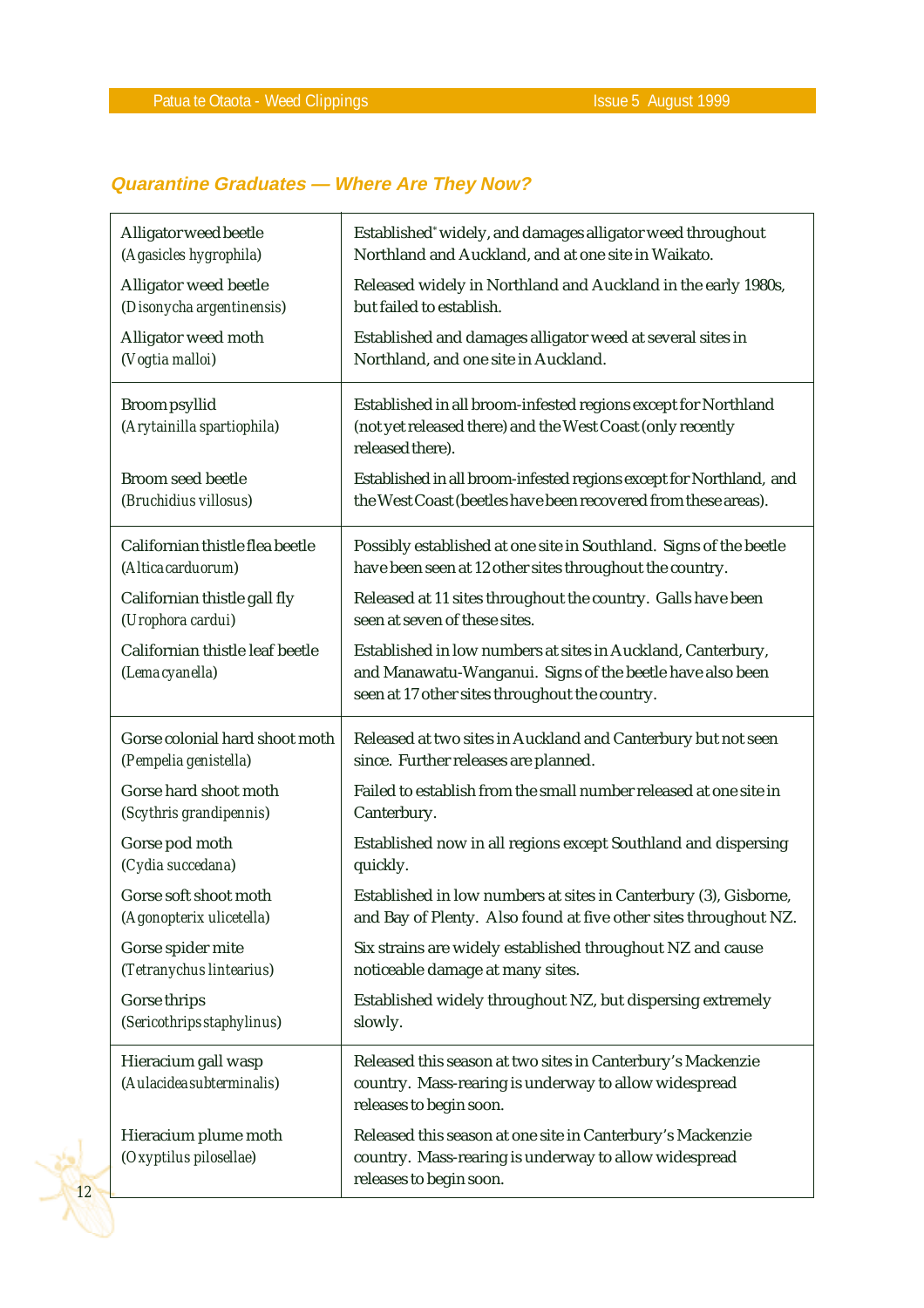| <b>Heather</b> beetle                                      | Released at 18 sites in and around Tongariro National Park.                                                                                    |
|------------------------------------------------------------|------------------------------------------------------------------------------------------------------------------------------------------------|
| (Lochmaea suturalis)                                       | Their fate is unknown.                                                                                                                         |
| Mist flower fungus<br>(Entyloma ageratinae)                | Released this season at nine sites in Auckland, Northland, and<br>Waikato. Secondary infections were seen at each site several<br>weeks later. |
| Nodding thistle crown weevil<br>(Trichosirocalus horridus) | Established widely throughout NZ and kills rosettes at many sites.                                                                             |
| Nodding thistle gall fly                                   | Established now in all nodding-thistle-infested regions except for                                                                             |
| (Urophora solstitialis)                                    | Manawatu-Wanganui, and Southland.                                                                                                              |
| Old man's beard leaf fungus<br>(Phoma clematidina)         | Established in all old-man's-beard-infested regions. Causing<br>noticeable damage at many of the damper sites and dispersing<br>rapidly.       |
| Old man's beard leaf miner<br>(Phytomyza vitalbae)         | Established in all old-man's-beard-infested regions and becoming<br>common even on isolated infestations. Dispersing extremely<br>rapidly.     |
| Old man's beard sawfly                                     | Released at one site in Canterbury. Mass-rearing techniques are                                                                                |
| (Monophadnus spinolae)                                     | being developed to allow widespread releases to begin soon.                                                                                    |
| Scotch thistle gall fly                                    | Released at two sites in Auckland in November-December 1998.                                                                                   |
| (Urophora stylata)                                         | Galled flowerheads recovered in January 1999.                                                                                                  |
| Cinnabar moth                                              | Established patchily throughout NZ and causes obvious damage                                                                                   |
| (Tyria jacobaeae)                                          | in some areas.                                                                                                                                 |
| Ragwort flea beetle                                        | Established widely throughout NZ and reduces ragwort rosette                                                                                   |
| (Longitarsus jacobaeae)                                    | densities at many sites.                                                                                                                       |
| Greater St John's wort beetle                              | Progeny of the 1991 releases have been seen at two sites in                                                                                    |
| (Chrysolina quadrigemina)                                  | Canterbury. Not checked recently.                                                                                                              |

\* Univoltine agents are recorded as established when they are found in increasing numbers for 2 or more years after release. Multivoltine agents are recorded as established when they are found after one winter and have completed several generations.



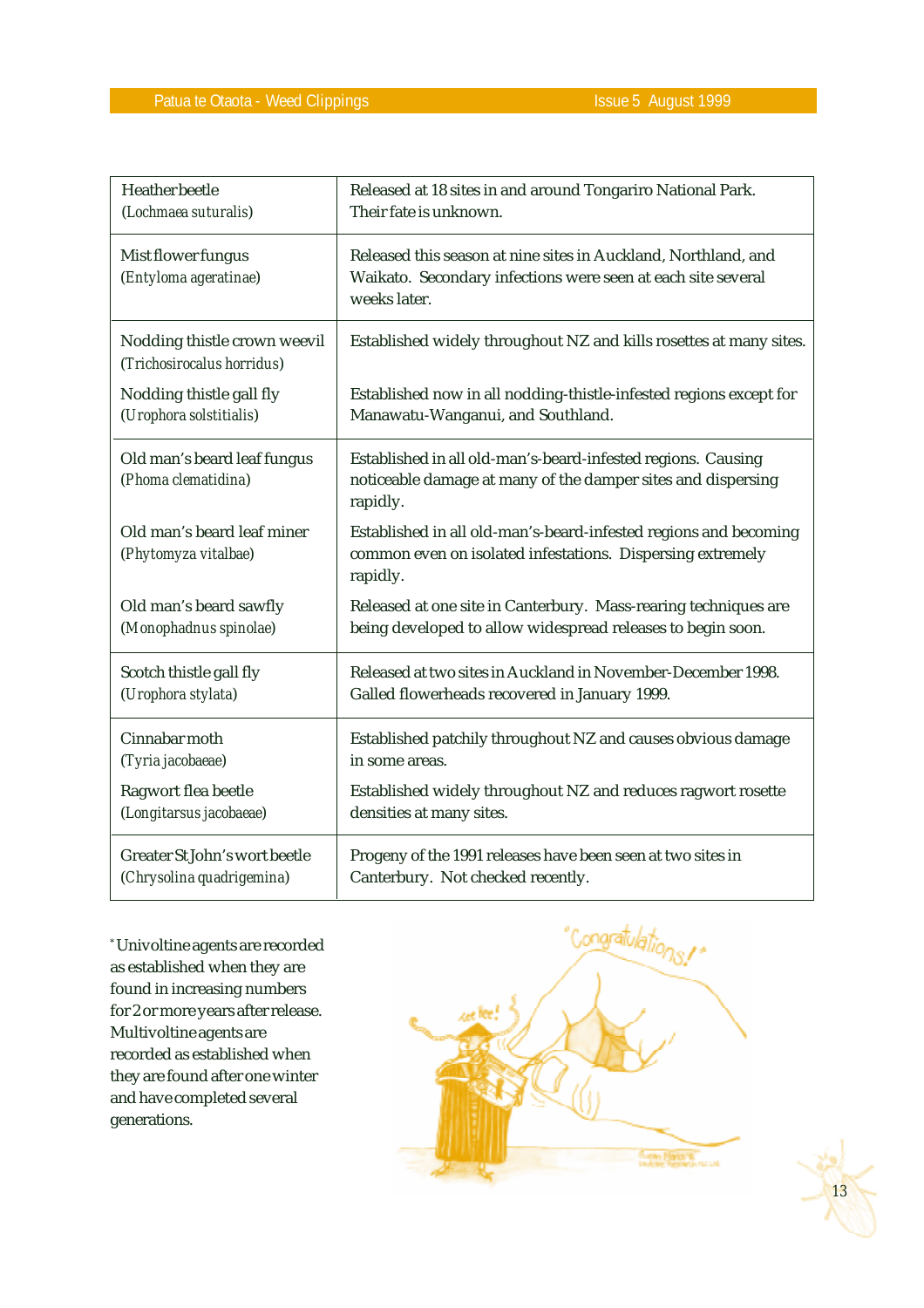# **News Flashes**

# **Natural Born Weed Killers the movie!**

While it's not in the same league as "Star Wars", or "The Titanic", "Natural Born Weed Killers" will fill an important niche in educating the general public about biological control of weeds. This educational video was funded by a consortium of 14 regional and district councils, made with the assistance of a Nelsonbased company, Digital Media Communications, and features a cast of millions (insects that is). The storyline is simple. A school boy, George, has been given an assignment on biological control of weeds, so he gets onto the Internet and taps into a wealth of information. He leads us through a series of the most commonly asked questions and all is revealed. Look out for "Natural Born Weed Killers" at an A&P show or field day near you. Enquiries to Lynley Hayes (see back page).

**The Biological Control of Weeds Book - Te Whakapau Taru**

This year we produced the third set of pages for "The Biological Control of Weeds Book" describing the life and times of the various agents available for broom and old man's beard. We also prepared pages on the best way of harvesting gorse pod moth and nodding thistle gall fly, and assessing the impact of ragwort flea beetle. The fourth set of pages for the

book are well in hand, and should be available in September 1999. They will include some additional material for the Basics section on safety issues



*Peter McGregor explains to a group of regional council staff the right and wrong way to set up assessment plots*

and success stories, pages on Californian thistle, Scotch thistle, and mist flower agents, and a new miscellaneous section describing such diverse agents as blackberry rust, hemlock moth, and St John's wort beetles. Because there are now quite a few pages to keep track of, an index is also being prepared.

#### **The plots thicken**

In January, regional council staff from around the country converged on Palmerston North for a special workshop. For a while now regional councils and Landcare Research have been grappling with finding ways to quickly and effectively assess the impact of control agents. This is not as easy as it sounds because, to be scientifically rigorous and meaningful, proper trials must usually be set up that are identical in every way bar one — they are either infested or not with a particular agent. These trials can be time-consuming and easy to ruin, resulting in expensive, useless data.

Peter McGregor, Paul Peterson, and Chris Winks put their heads together and devised a straightforward and quick method where people can simply remove ragwort flea beetles (*Longitarsus jacobaeae*) from small plots. The workshop in Palmerston North was convened to teach council staff how to set up their plots without bias, how to treat the plots to keep some free of beetles, and how to collect appropriate data. Council staff are sending these data to Peter and Paul for analysis and they will report back on the outcomes on both a regional and national basis. Next year Peter and his co-workers are putting their energy into developing another tool to help assess the impact of the three agents for nodding thistle.

# **Hieracium - the famous five**

The first two insects for hieracium are now "out there" and three others are waiting in the wings. The hieracium gall wasp (*Aulacidea subterminalis*), which damages the stolons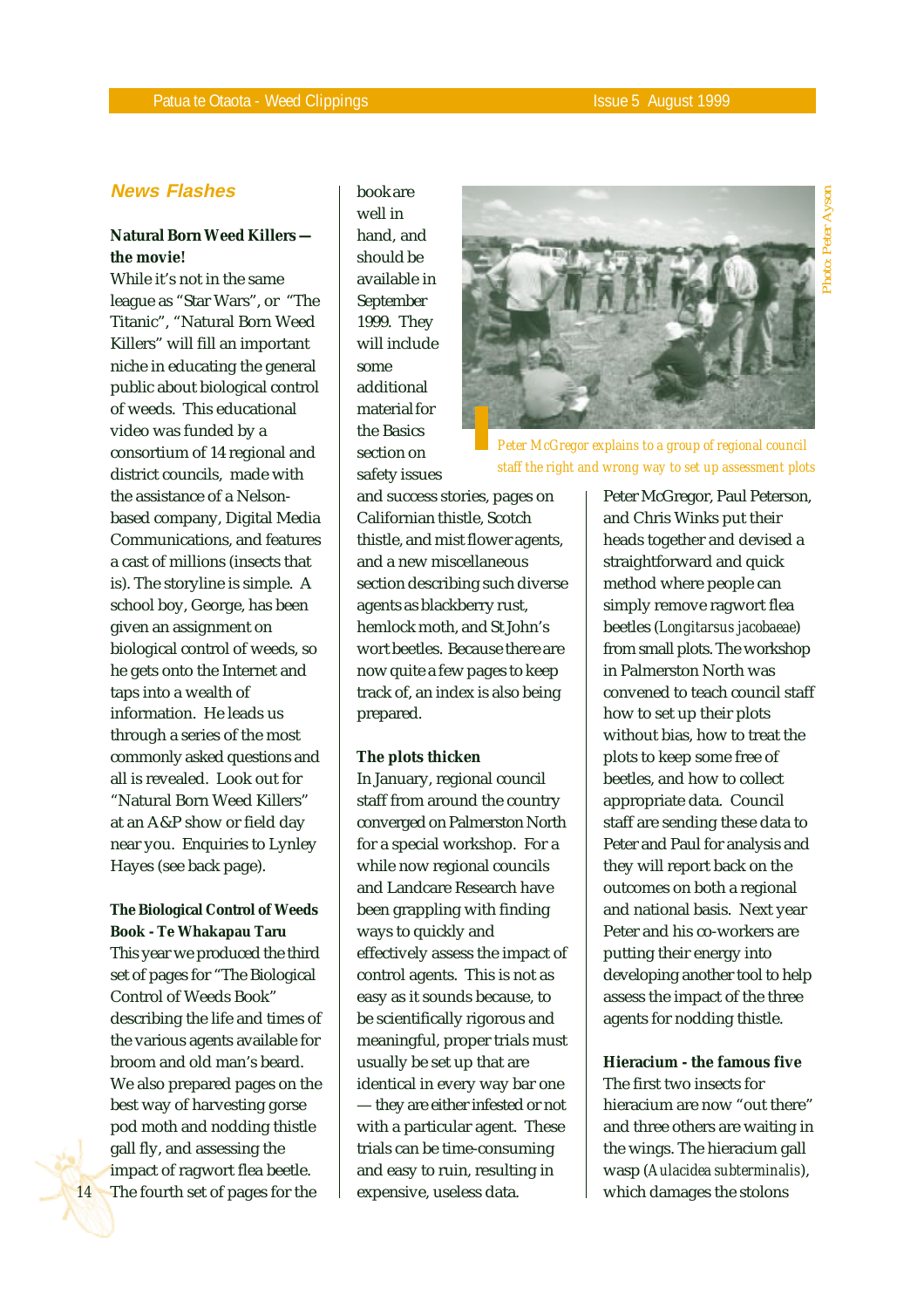(the long runners that the plant uses to reproduce and invade new areas), was released at two sites in the South Island's Mackenzie country in February. The hieracium plume moth (*Oxyptilus pilosella*e), which damages the centre of the rosette plants, was liberated at one site in the same area in March. Lindsay Smith is working hard at mass-rearing both agents so that widespread releases can be made as soon as possible.

appear to be quite specific to hieracium and therefore safe to introduce to New Zealand.

The two hover flies are similar in appearance but one damages the roots, while the other feeds within the leaf axils and rosette crowns. Like the gall wasp, the gall midge will deform the plant. However, while the gall wasp damages the stolons, the gall midge damages the leaves. Lindsay began some



laboratory trials this year, and he plans to set up field trials next year, to try to quantify the impact that galled stolons have on hieracium growth.

*Lindsay Smith and Pauline Syrett along with Allan Innes and John Aspinall (of the Hieracium Control Trust) celebrate the release of the first agent to attack hieracium*

A triple-banger application to the Environmental Risk Management Authority is being prepared. To avoid repetition and increase efficiency The Hieracium Control Trust are requesting permission to introduce three agents at once: the gall midge (*Macrolabis pilosellae*), root hover fly (*Cheilosia praecox*), and crown hover fly (*Cheilosia psilophthalma*). The final testing, will be completed before Christmas. Early results indicate that these three agents

#### **Testing for tassie**

In October Hugh Gourlay travelled to Australia with a precious package in his hand luggage containing gorse spider mites (*Tetranychus lintearius*). This was the culmination of a project in which Hugh had carried out comprehensive tests to ensure that the mites would be safe to introduce to Australia. It was agreed that Hugh should accompany the first shipment so that he could show the Australians how to handle the mites and manage

them inside a quarantine facility. But even the best laid plans can go awry! Once safely delivered to the Tasmania Institute of Agricultural Research, the mites mysteriously began to die. A case perhaps for Mulder and Scully? No, our own investigators, Hugh and John Ireson (Tasmanian Department of Primary Industry and Fisheries), managed to identify the culprit. The brand new paint brushes bought especially for transferring the mites individually to new plants turned out to be contaminated with a chemical that was lethal to the mites! But all's well that ends well. Some extra mites were quickly bundled up at Lincoln and sent over. Their progeny are now getting stuck into Australian gorse.

This year Hugh also began testing gorse thrips (*Sericothrips staphylinus*) to check that they too will be suitable for introduction to Australia. He has been asked to test 38 plant species including native acacias and grevilleas. Hugh has done this in two ways. Firstly, he jammed test plants up against thripsinfested gorse and let thrips rain down on them. Secondly, he physically put the tiny thrips onto test plants to see if they could survive. As expected, the thrips appear to be confined to gorse and Hugh hopes to be able to hand deliver some of these to Tasmania in the spring.